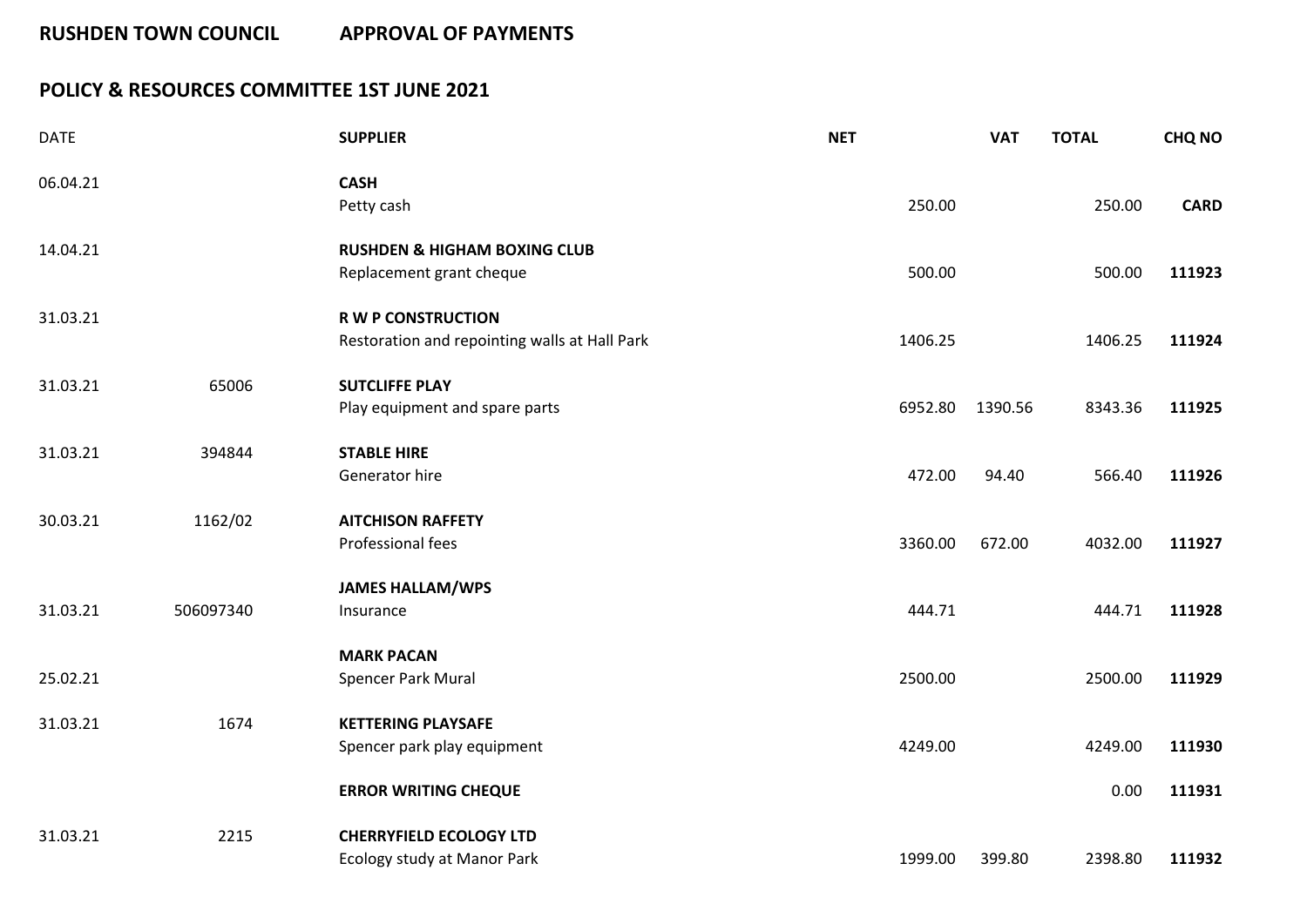| 01.04.21 |           | <b>3 LIONS SECURITY LTD</b>          |         |        |         |             |
|----------|-----------|--------------------------------------|---------|--------|---------|-------------|
|          |           | Mobile patrols March 2021            | 376.00  | 75.20  | 451.20  | 111933      |
| 01.04.21 | 1185      | <b>NCALC</b>                         |         |        |         |             |
|          |           | Electorate subscriptions             | 4376.77 |        | 4376.77 | 111934      |
| 24.03.21 | 104617    | <b>EON ENERGY SOLUTIONS LTD</b>      |         |        |         |             |
|          |           | Street light maintenance             | 193.86  | 38.77  | 232.63  | 111935      |
| 31.03.21 | 262151    | <b>COLEMANS</b>                      |         |        |         |             |
|          |           | <b>Office Stationery</b>             | 272.86  | 54.57  | 327.43  | 111936      |
| 31.03.21 | 119367    | THE COOLER CO LTD                    |         |        |         |             |
|          |           | Hall drinking water                  | 79.01   | 15.80  | 94.81   | 111937      |
| 07.04.21 |           | <b>BUSINESS</b>                      |         |        |         |             |
|          |           | Van/cherry picker fuel               | 81.44   | 16.29  | 97.73   | D/D         |
| 15.04.21 |           | <b>ENC</b>                           |         |        |         |             |
|          |           | Hall Business rates                  | 1709.75 |        | 1709.75 |             |
|          |           | <b>Cemetery Business rates</b>       | 308.83  |        | 308.83  |             |
|          |           | Newton Road Business rates           | 163.75  |        | 163.75  |             |
|          |           | <b>Duck Street Business rates</b>    | 356.90  |        | 356.90  |             |
|          |           | Jubliee Park Business rates          | 181.30  |        | 181.30  | D/D         |
| 15.04.21 | 1227000   | PRINTED.COM                          |         |        |         |             |
|          |           | Town App Banner                      | 95.69   | 19.14  | 114.83  | <b>CARD</b> |
| 15.04.21 |           | <b>DVLA</b>                          |         |        |         |             |
|          |           | Transit van tax                      | 275.00  |        | 275.00  | <b>CARD</b> |
| 16.04.21 | 121159521 | <b>SAGE SOFTWARE UK</b>              |         |        |         |             |
|          |           | Payroll subs                         | 168.00  | 33.60  | 201.60  | D/D         |
| 20.04.21 | 964692842 | <b>BRITISH GAS</b>                   |         |        |         |             |
|          |           | Rushden Hall gas charges March/April | 922.89  | 184.57 | 1107.46 | D/D         |
| 27.04.21 |           | <b>MAILCHIMP</b>                     |         |        |         |             |
|          |           | Subscription                         | 13.08   |        | 13.08   | <b>CARD</b> |
|          |           |                                      |         |        |         |             |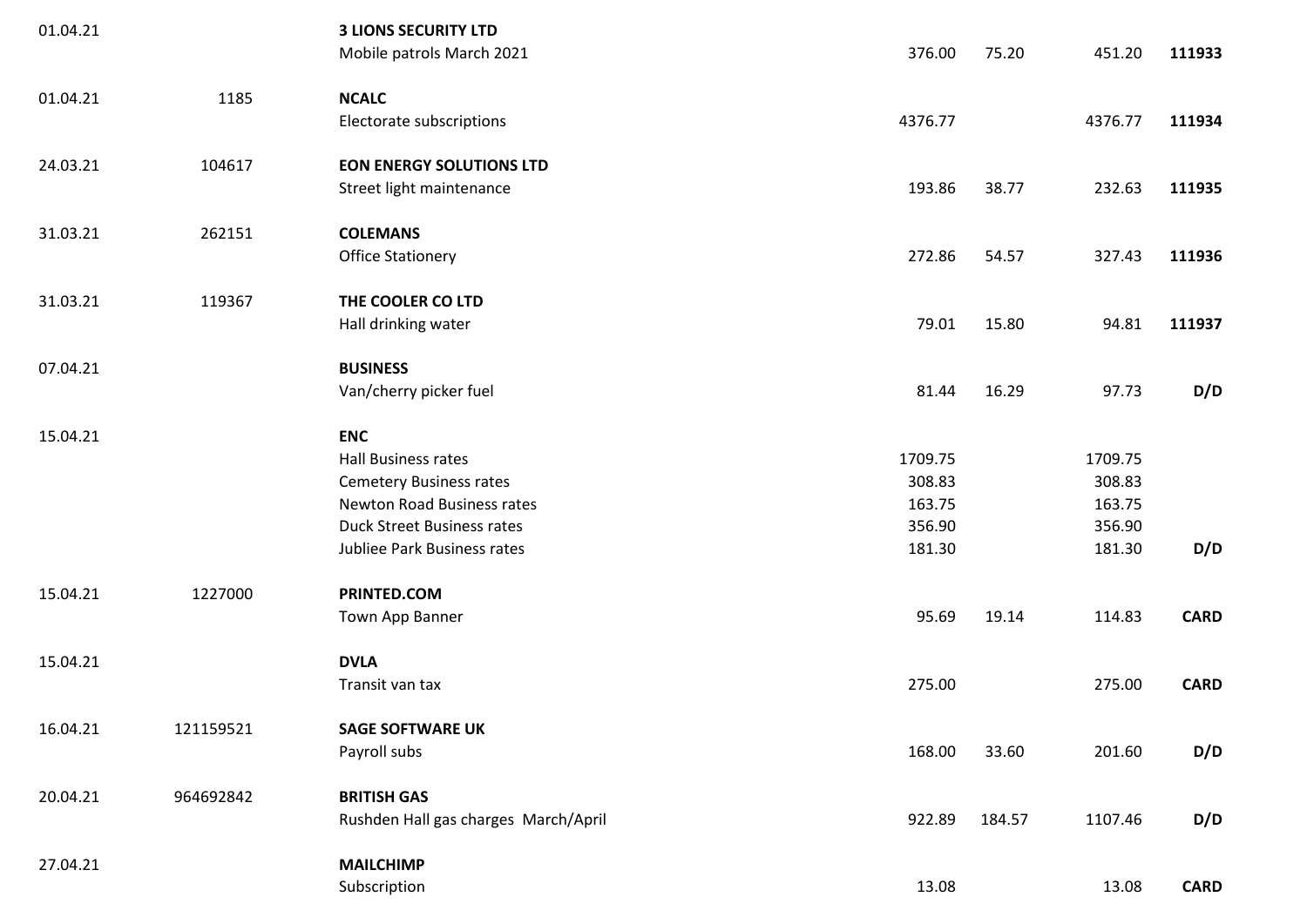| 01.04.21 | 6721       | <b>22 COMPUTING LTD</b><br>Monthly IT                                                          | 130.00  | 26.00   | 156.00  | 111938 |
|----------|------------|------------------------------------------------------------------------------------------------|---------|---------|---------|--------|
| 01.04.21 | 14393      | <b>MICROSHADE</b><br>Monthly IT/hosting                                                        | 355.68  | 71.14   | 426.82  | 111939 |
| 09.04.21 | 3123       | <b>2 COMMUNE LTD</b><br>Website amendment                                                      | 50.00   | 10.00   | 60.00   | 111940 |
| 31.03.21 | 3997       | <b>RJ SMITH &amp; SON</b><br>Keys cut                                                          | 18.40   | 0.00    | 18.40   | 111941 |
| 01.04.21 | 53190      | <b>F J W HUMPHREY</b><br>Van Service/MOT                                                       | 695.36  | 128.11  | 823.47  | 111942 |
| 02.04.21 | h19ab687   | <b>EON</b><br>CCTV cameras                                                                     | 232.47  | 11.62   | 244.09  | 111943 |
| 02.04.21 | 629        | <b>TRAVIS PERKINS</b><br>Fencing materials                                                     | 352.39  | 70.48   | 422.87  | 111944 |
| 08.04.21 | 3239       | <b>CRIMESECURE</b><br>Hall/Town CCTV Monitoring                                                | 6613.00 | 1322.60 | 7935.60 | 111945 |
| 02.04.21 | 1362       | <b>J CLARK</b><br>To supply and deliver tarmac plannings                                       | 580.00  | 114.80  | 694.80  | 111946 |
| 01.04.21 | 134979     | <b>INTER COUNTY CLEANING SERVICES LTD</b><br>Hall cleaning/ Duck Street cleaning & consumables | 2506.95 | 501.39  | 3008.34 | 111947 |
| 01.04.21 | 2021019473 | <b>QUADIENT LTD</b><br>Franking machine rental                                                 | 31.91   | 6.39    | 38.30   | 111948 |
| 14.04.21 |            | <b>PAUL WILCOX</b><br>Reimbursment for lime cement                                             | 151.92  |         | 151.92  | 111949 |
| 23.03.21 | dbi 716378 | <b>EAST NORTHAMPTONSHIRE COUNCIL</b><br>Dog/Litter bin empyting Feb/March                      |         |         |         |        |
|          |            | Environmental Services Officer Feb/Mar                                                         | 2638.06 | 527.60  | 3165.66 | 111950 |